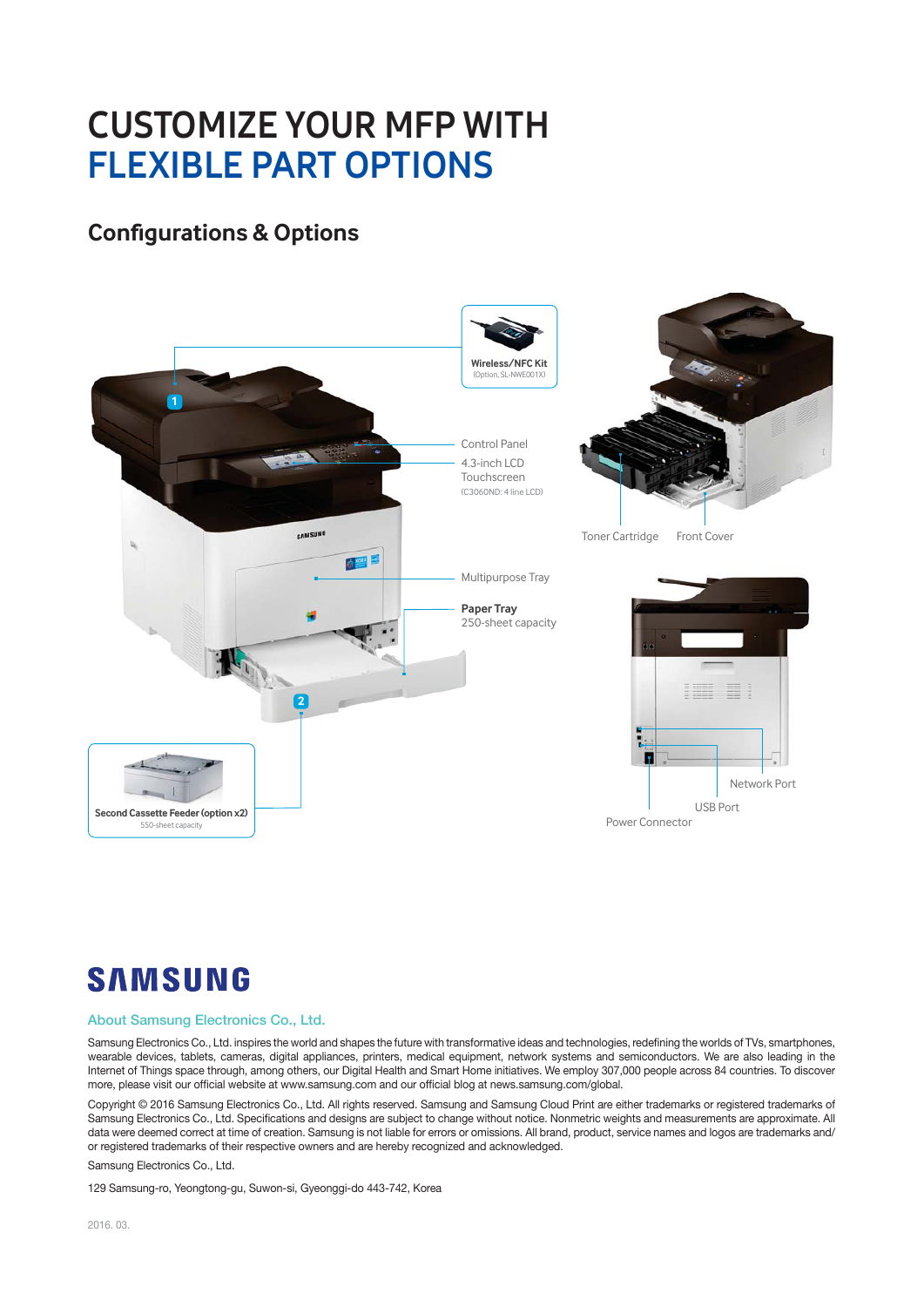# **SAMSUNG**

# Multifunction C3060ND | C3060FR

Professional-quality printing for you. g **Cost efficiency for your business.** 





5655

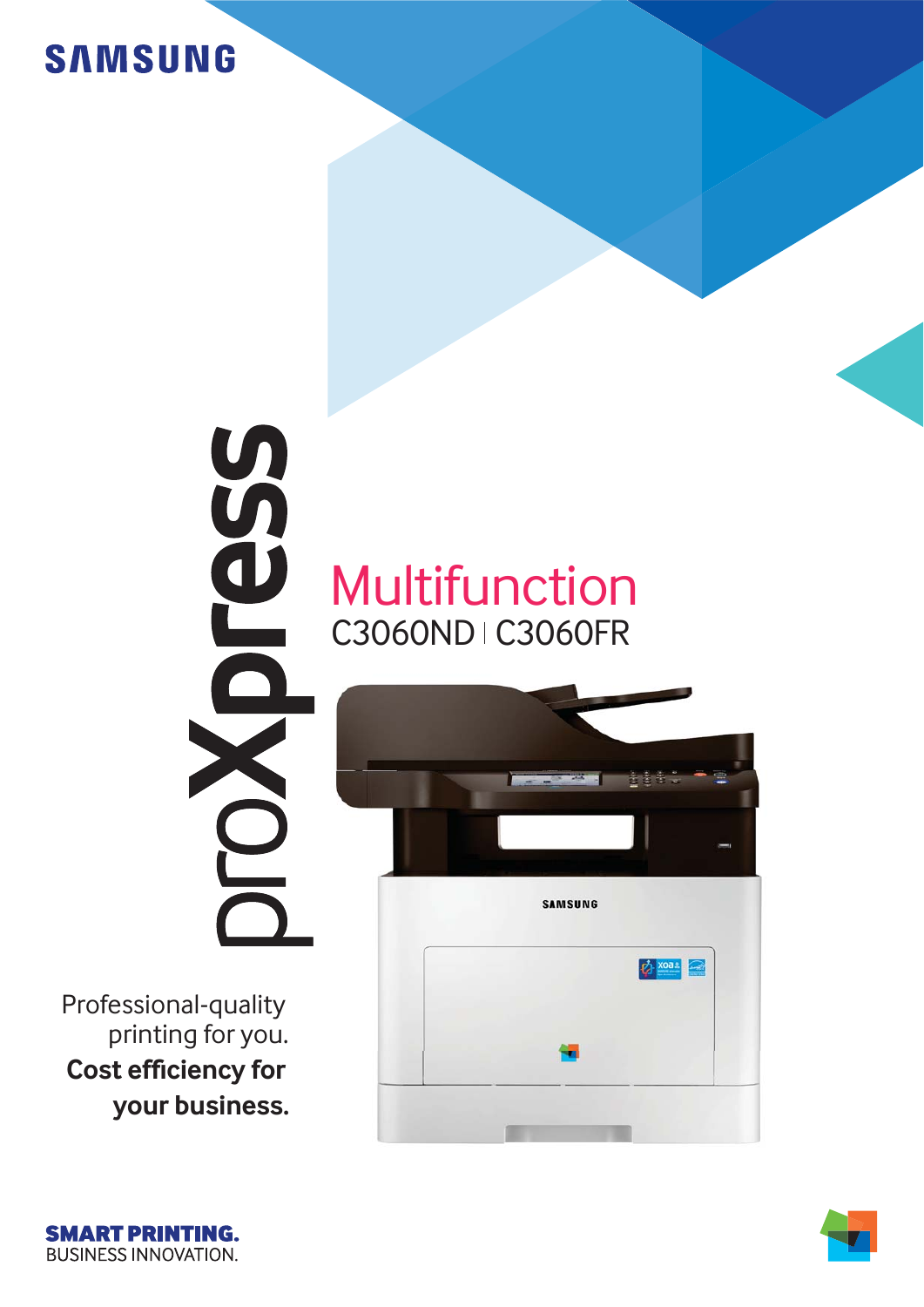# **INCREASE WORK PRODUCTIVITY WITH<br>PROFESSIONAL PRINT QUALITY AND COST EFFICIENCY EFFICIENCY**

#### **Elevate your business with cost efficiency and professional printing**

In today's competitive marketplace, businesses cannot afford devices that slow them down. Today's printers need to be cost-effective and ensure professional-grade print quality and high productivity for fast printing. A smart printing solution with exceptional performance and low maintenance cost is sought by every successful business.

**Samsung's new ProXpress C3060 series** provides businesses with the cost efficiency, professional print quality, and fast printing speed they need. The larger toner capacity reduces Total Cost of Ownership, and Samsung's IFS technology reduces power consumption. Businesses can also count on high-quality print and copy output with the finest details thanks to Samsung's ReCP technology. Samsung's ProXpress C3060 series ensures better productivity by cutting print times with exceptionally fast print speeds, and even allows businesses to expand their work range with support for a variety of thicker paper types. The C3060 series gives small and medium-sized enterprises the tools they need to compete at a higher level.



### **Key benefits**

#### **Worry less about costs with** money-saving technology

- **Lower Total Cost of Ownership with** larger toner capacity
- **Reduce power consumption with** Samsung's IFS technology

#### **Print with professional-quality** color and remarkable precision

- **Enhanced graphic quality with** Samsung's ReCP technology
- **High-quality print and copy output** with crisp details

#### **Boost productivity with exceptionally fast printing**

- **Strong performance with Dual CPU** (800MHz & 400MHz)
- Supports various types of thicker paper **Supports XOA-Web for easy integration**
- (C3060FR only)
- **Equipped with PrinterOn**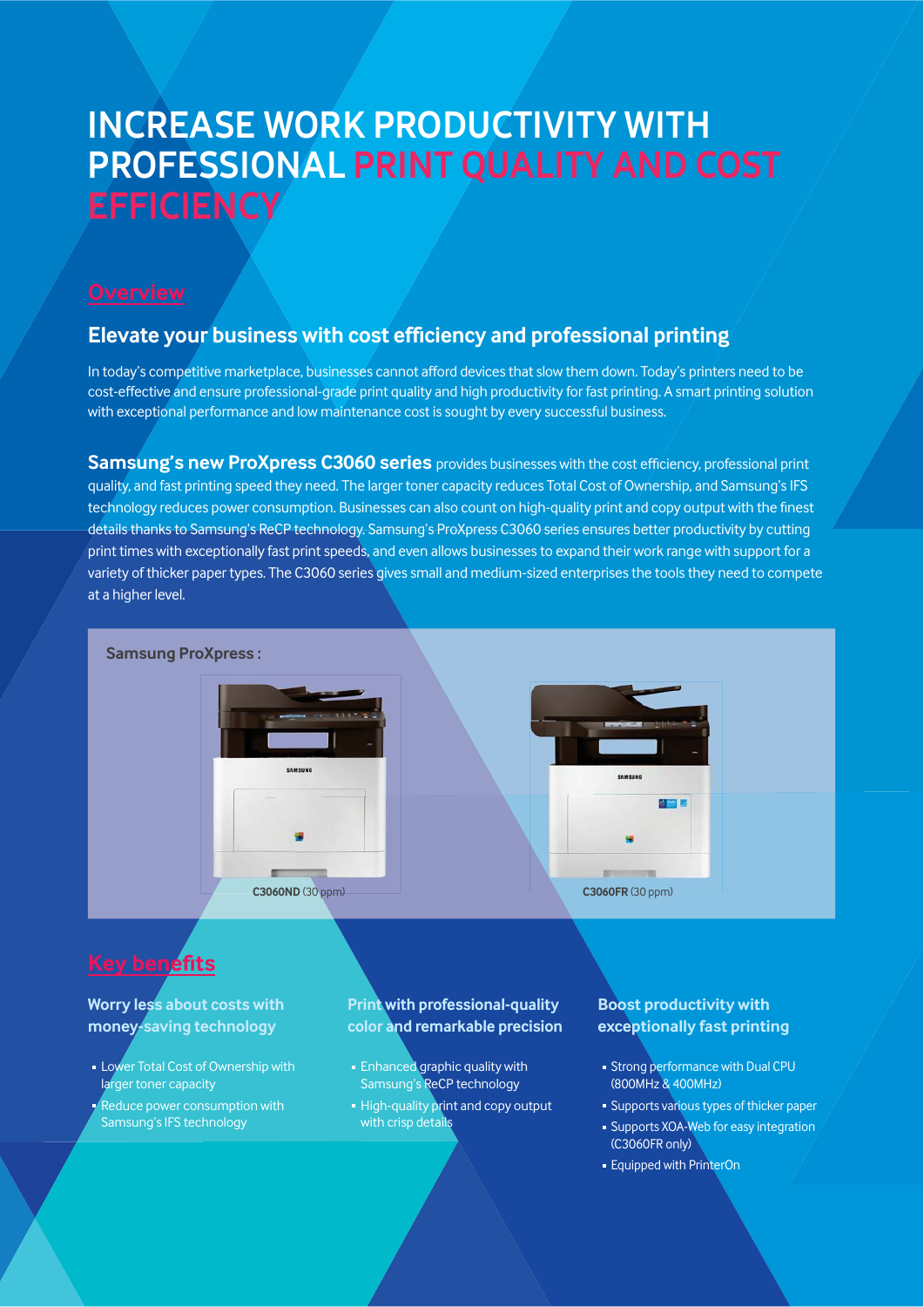# **WORRY LESS ABOUT COSTS WITH MONEY-SAVING TECHNOLOGY**



### Lower Total Cost of Ownership with larger toner capacity

The high capacity toner cartridges yield 8K in mono and 5K in color, supporting businesses that have heavy print demand and cutting cartridge costs. Long-lasting consumable parts reduce maintenance costs significantly.



### Reduce power consumption with Samsung's IFS technology

Energy-efficient Instant Fusing System (IFS) technology shortens warm-up periods before print jobs. It minimizes Total Energy Consumption when the device is sleeping, warming up, and operating.



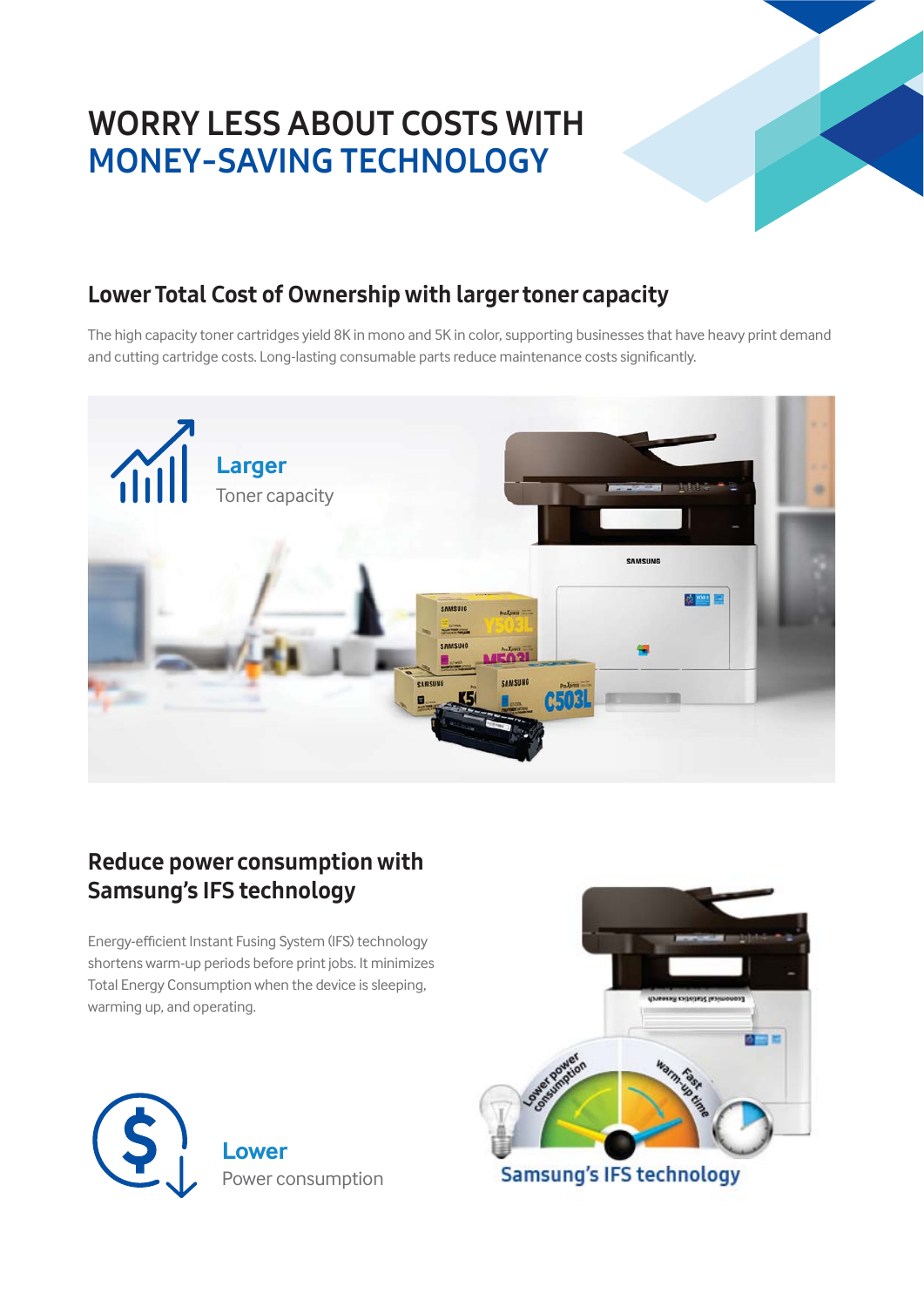# **PRINT WITH PROFESSIONAL-QUALITY COLOR AND REMARKABLE PRECISION**

### Enhanced graphic quality with Samsung's ReCP technology

Paying attention to details is critical for professionals. Samsung's ReCP technology built into the Samsung ProXpress C3060 series ensures crisp details, making sure even the smallest printed text is legible. It also gives you clean text and image scans, reducing blurry patterns.



### High-quality print and copy output with crisp details

Images require accurate color expression and precise details. With the Samsung ProXpress C3060 series, you can print images with the natural colors of the original image, including all the small details with a wider contrast range, and even complex blue prints with intricate details.

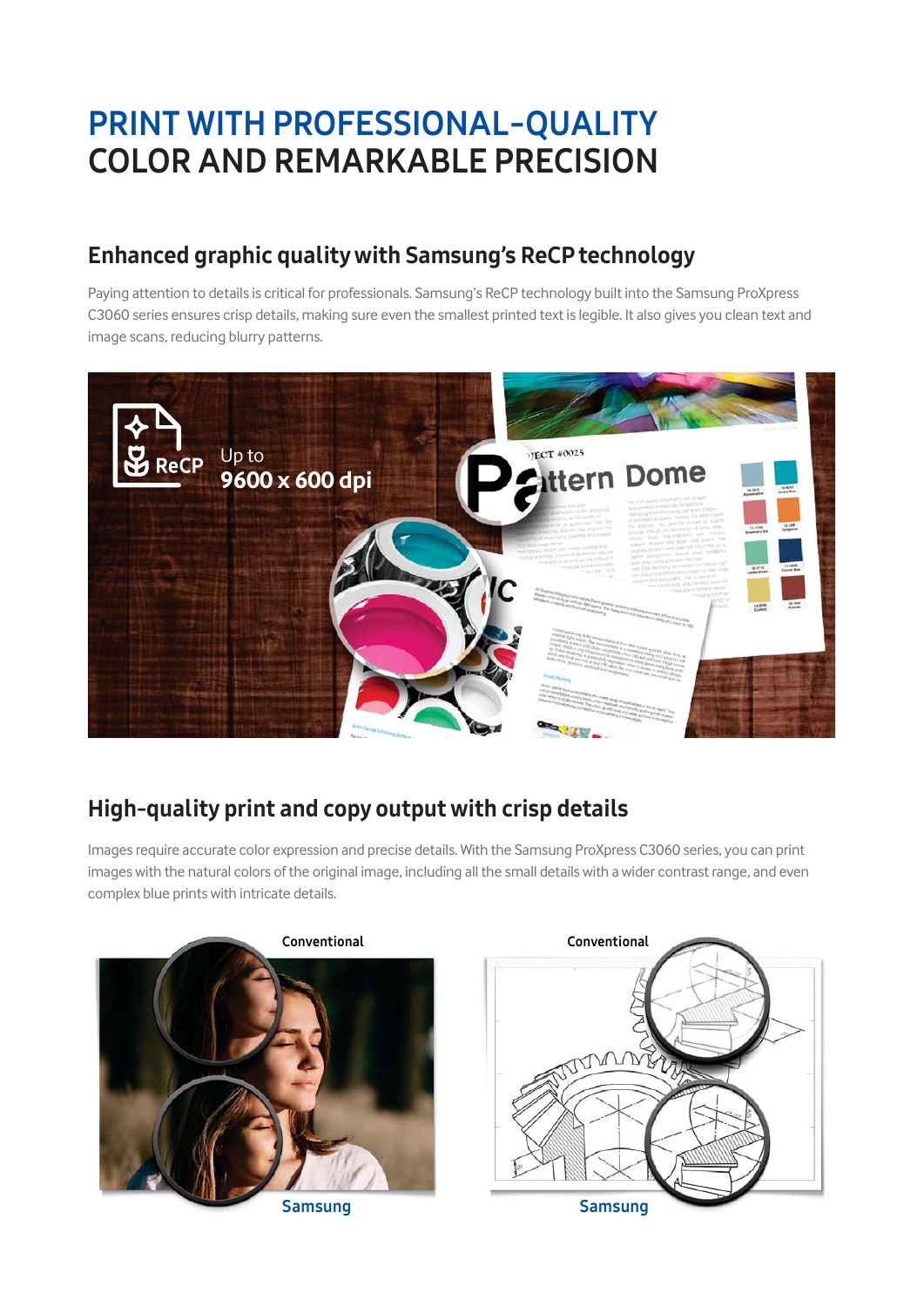# **BOOST PRODUCTIVITY WITH EXCEPTIONALLY FAST PRINTING ASSESS**

#### Strong performance with Dual CPU

The Samsung ProXpress C3060 series is equipped with a Dual CPU optimized for printing. It boosts work productivity with remarkable print speed for heavy jobs, particularly when printing graphic images.





#### Supports various types of thicker paper



Expand your range of productivity with the Samsung ProXpress C3060 series. With support for various types of thick paper up to  $220$ g/m<sup>2</sup>, you can print documents from office envelopes to professional certificates.



### Supports XOA-Web for easy integration\*

Get connected to printing solutions with the XOA-Web. The fast and easy integration of solutions will help your business run more efficiently and smoothly.



#### \*Supports SL-C3060FR only

### Equipped with PrinterOn

Print securely and efficiently from anywhere. Samsung's ProXpress C3060 series printers are equipped with PrinterOn, so if your business is already using it, you can easily add another device.

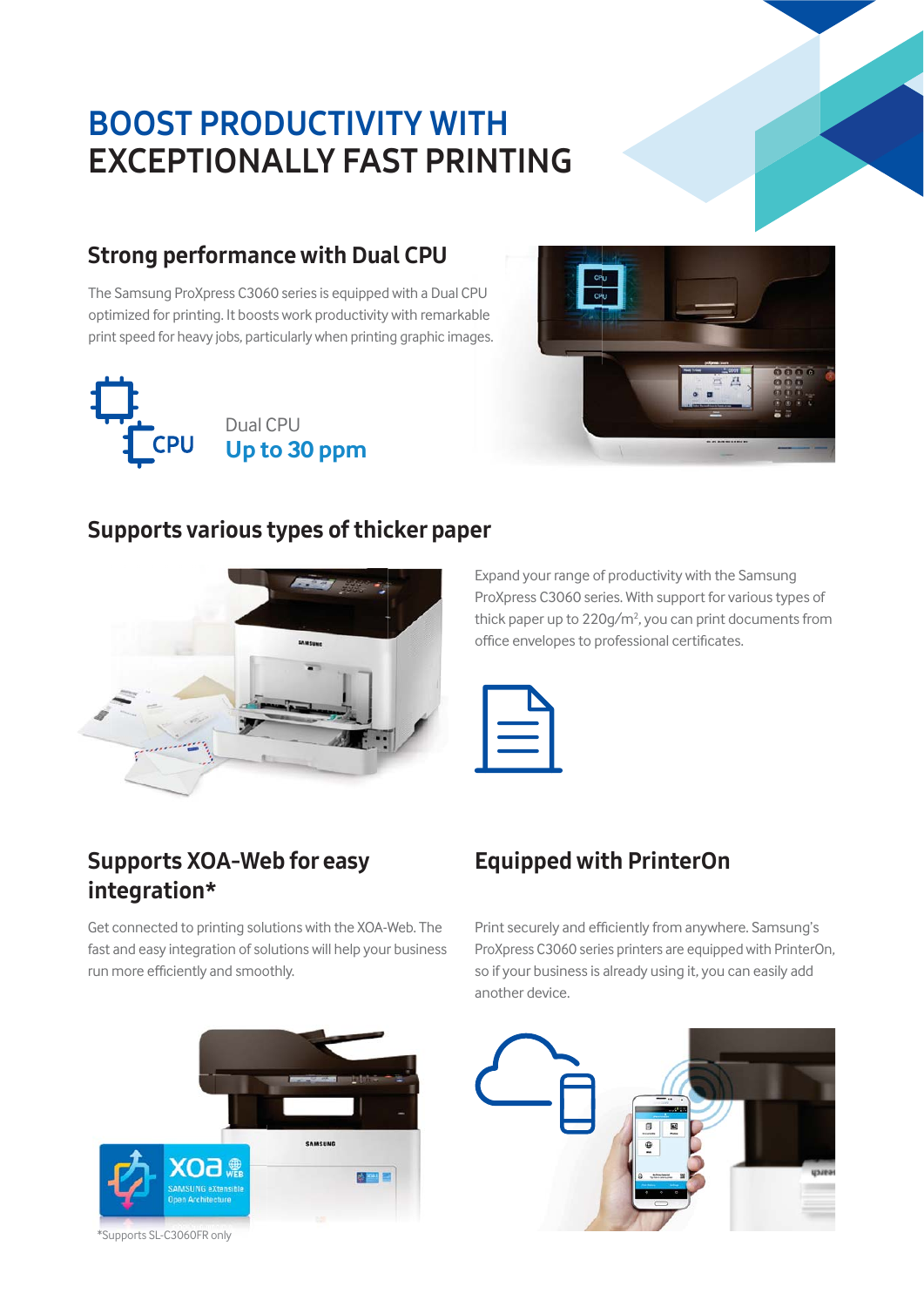# SAMPLE MULTIPULATION PRINTER PRINTER PRINTER PRINTER PRINTER PRINTER PRINTER PRINTER PRINTER PRINTER PRINTER PRINTER PRINTER PRINTER PRINTER PRINTER PRINTER PRINTER PRINTER PRINTER PRINTER PRINTER PRINTER PRINTER PRINTER P  **Proxpress C3060ND | C3060FR**

### **Specifications**

| General                 | <b>C3060ND</b>                                                                     | <b>C3060FR</b>                                    |
|-------------------------|------------------------------------------------------------------------------------|---------------------------------------------------|
| Standard Function       | Print, Copy, Scan                                                                  | Print, Copy, Scan, Fax                            |
| Value Added Function    | One-touch Eco Mode, Direct USB                                                     | One-touch Eco Mode, Direct USB, XOA-Web           |
| Processor               | 800MHz + 400MHz Dual CPU                                                           |                                                   |
| Operational Panel       | 4 line LCD                                                                         | 4.3" Touch Screen LCD                             |
| Memory Standard         | 512 MB                                                                             |                                                   |
| Hard Disk Drive         | Not Applicable                                                                     | 4 GB SD Card                                      |
| Interface Standard      | High-Speed USB 2.0 / USB Host / Ethernet 10/100/1000 Base-TX                       |                                                   |
| Interface Optional      | IEEE 802.11b/g/n + Active NFC                                                      |                                                   |
| Power Consumption       | - Ready: $40 W$ -Sleep Mode: $1.4 W$ - TEC: $1.6$ kWh<br>- Printing: 500 W         |                                                   |
| Noise Level             | - Printing: Less than 52 dBA - Copying: Less than 54 dBA - Ready: Less than 37 dBA |                                                   |
| Dimensions              | 420 x 452.5 x 476.8 mm (16.54" x 17.81" x 18.77")                                  | 469 x 452.5 x 504.3 mm (18.46" x 17.81" x 19.85") |
| Weight                  | 24.62Kg (54.28 lb)                                                                 | 26.32Kg (58.03 lb)                                |
| Max. Monthly Duty Cycle | 60,000 Pages                                                                       |                                                   |

| <b>Print</b>               | <b>C3060ND</b>                                                                                                                                                  | <b>C3060FR</b>                                                                                                                                               |
|----------------------------|-----------------------------------------------------------------------------------------------------------------------------------------------------------------|--------------------------------------------------------------------------------------------------------------------------------------------------------------|
| Speed Mono                 | Up to 30 ppm in A4 (31 ppm in Letter)                                                                                                                           |                                                                                                                                                              |
| Speed Color                | Up to 30 ppm in A4 (31 ppm in Letter)                                                                                                                           |                                                                                                                                                              |
| First Print Out Time Mono  | As fast as 9 sec (From Ready Mode)                                                                                                                              |                                                                                                                                                              |
| First Print Out Time Color | As fast as 10 sec (From Ready Mode)                                                                                                                             |                                                                                                                                                              |
| Resolution                 | Up to $9,600 \times 600$ dpi Effective Output $(600 \times 600 \times 4$ bit)                                                                                   |                                                                                                                                                              |
| Print Languages            | PCL5Ce, PCL6, PS3, PDF V1.7, SPL-C (Samsung Printer Language Color)                                                                                             |                                                                                                                                                              |
| Duplex Print               | Bulit-in                                                                                                                                                        |                                                                                                                                                              |
| Client OS Support          | Windows®: Windows 2012 / 10 / 7 / Vista® / XP / 2008R2 / 2008 / 2003<br>$-MacOS$ <sup>®</sup> : X 10.6 - 10.11 - Various Linux <sup>®</sup> - Unix <sup>®</sup> |                                                                                                                                                              |
| Direct Print Support       | PDF. IPEG. TIFF. PRN. XPS                                                                                                                                       |                                                                                                                                                              |
| <b>Print Features</b>      | Automatic Double Sided Print, Direct Print, Booklet, N-UP,<br>Overlay, Cover, Poster, Watermark, Skip Blank Pages                                               | Automatic Double Sided Print, Direct Print, Secure Print,<br>Proof Print, Store Print, Booklet, N-UP, Overlay, Cover, Poster,<br>Watermark, Skip Blank Pages |

| Copy                       | <b>C3060ND</b>                                                                                                                            | <b>C3060FR</b> |
|----------------------------|-------------------------------------------------------------------------------------------------------------------------------------------|----------------|
| Speed Mono                 | Up to 30 cpm in A4 (31 cpm in Letter)                                                                                                     |                |
| Speed Color                | Up to 30 cpm in A4 (31 cpm in Letter)                                                                                                     |                |
| First Print Out Time Mono  | As fast as 13 sec (Platen)                                                                                                                |                |
| First Print Out Time Color | As fast as 13 sec (Platen)                                                                                                                |                |
| <b>Resolution Optical</b>  | 600 x 600 dpi (Optical Upto 600 x 600 dpi depinding on Original Type) / Printing: Up to 9600x600 dpi effective output (600 x 600 x 4 bit) |                |
| Reduce / Enlarge Range     | 25 - 400% (ADF/Platen)                                                                                                                    |                |
| Multi Copy                 | 9,999 Pages                                                                                                                               |                |
| Duplex Copy                | Built-in                                                                                                                                  |                |
| Copy Feature               | ID Copy, N-UP Copy, Book Copy, Watermark Copy, Collated Copy                                                                              |                |

| <b>Scan</b>               | <b>C3060ND</b>                                                                      | <b>C3060FR</b>                                                                      |
|---------------------------|-------------------------------------------------------------------------------------|-------------------------------------------------------------------------------------|
| Speed Mono                | - Lineart/Hartone: Approx. 18 ipm (@ 300 dpi)<br>- Gray: Approx. 18 ipm (@ 300 dpi) | - Lineart/Hartone: Approx. 24 ipm (@ 300 dpi)<br>- Gray: Approx. 24 ipm (@ 300 dpi) |
| Speed Color               | Approx, 18 ipm (@ 300 dpi)                                                          | Approx, 24 ipm (@ 300 dpi)                                                          |
| Compatibility             | Twain Standard, WIA Standard                                                        |                                                                                     |
| Method                    | Color CIS                                                                           |                                                                                     |
| <b>Resolution Optical</b> | Up to 1,200 x 1,200 dpi                                                             |                                                                                     |
| Resolution Enhanced       | Up to 4,800 x 4,800 dpi                                                             |                                                                                     |
| Scan Destinations         | USB, Email, SMB, FTP, PC, WSD, Samsung Cloud                                        | Scan to Shared Folder, USB, Email, SMB, FTP, PC, WSD, Samsung Cloud                 |